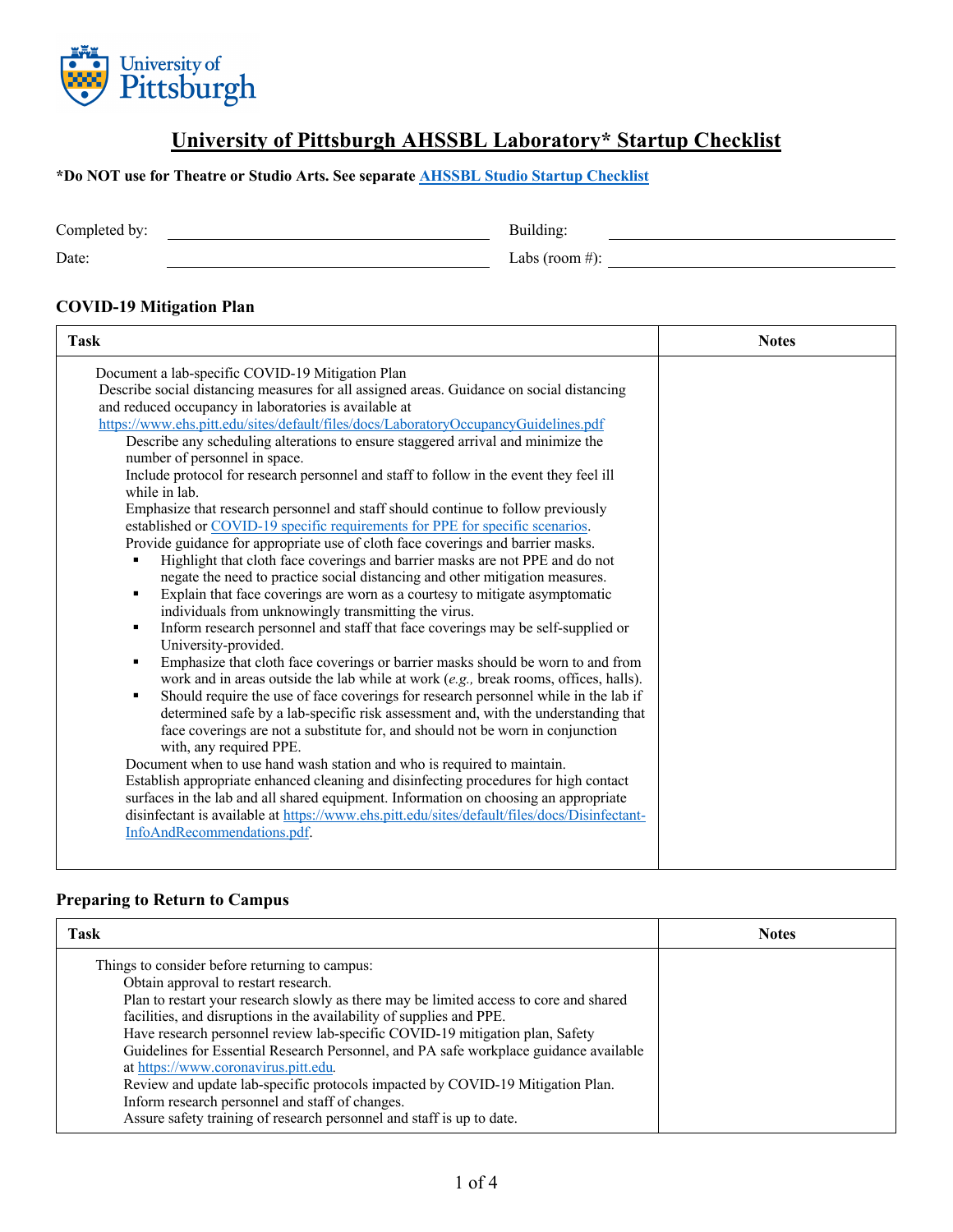#### **Post-Approval Scheduling**

| Task                                                                                                                                                                                                                                                                                                                                                                                                                                                                                                                                                                                                                                                                                                                                                                    | <b>Notes</b> |
|-------------------------------------------------------------------------------------------------------------------------------------------------------------------------------------------------------------------------------------------------------------------------------------------------------------------------------------------------------------------------------------------------------------------------------------------------------------------------------------------------------------------------------------------------------------------------------------------------------------------------------------------------------------------------------------------------------------------------------------------------------------------------|--------------|
| Following approval to resume research you should<br>Coordinate with research personnel and staff to determine available return date based on<br>any medical clearances due to COVID-19, or 14 days after COVID-19 illness in their<br>household.<br>Consider bringing back research personnel and staff in a staggered fashion; having self-<br>identified higher risk individuals or individuals living with higher risk persons returning<br>last.<br>Stagger start times, days worked and breaks to maintain social distancing requirements.<br>Request building access for all relevant lab research personnel and staff.<br>Reach consensus with other PI groups on COVID-19 mitigation measures for open labs<br>with multiple users, shared spaces and equipment |              |

#### **Returning to the Laboratory – Day 1**

| <b>Task</b>                                                                                                                                                                                                                                                                                                                                                                                                                                                                                                                                                                                                                                                                                                                                                                                                                                                                                                                                 | <b>Notes</b> |
|---------------------------------------------------------------------------------------------------------------------------------------------------------------------------------------------------------------------------------------------------------------------------------------------------------------------------------------------------------------------------------------------------------------------------------------------------------------------------------------------------------------------------------------------------------------------------------------------------------------------------------------------------------------------------------------------------------------------------------------------------------------------------------------------------------------------------------------------------------------------------------------------------------------------------------------------|--------------|
| On the first day back to the lab you should<br>Limit those on-site to core research personnel.<br>Review COVID-19 Mitigation Plan on-site.<br>Ensure that all appropriate COVID-19 related signage has been posted as needed.<br>Designate a person to manage the controlled distribution of University-provided barrier<br>masks.<br>Assess supply inventory (especially required PPE) and ensure a sufficient supply of<br>disinfectants for enhanced disinfection protocol. Information regarding of PPE &<br>supplies to support COVID-19 mitigation is available at:<br>https://cfo.pitt.edu/pexpress/PPECOVID19Supplies.php.<br>Assure integrity of containers, disinfectants, safety controls, and equipment.<br>Coordinate with other areas in the department/unit to create a sign-up sheet and/or<br>online shared calendar schedule for staggered use of shared equipment and spaces (e.g.,<br>eyetrackers, sound booths, etc.). |              |

#### **Lab Security**

| <b>Task</b>                                                                                                                                                                                                                               | <b>Notes</b> |
|-------------------------------------------------------------------------------------------------------------------------------------------------------------------------------------------------------------------------------------------|--------------|
| Principle Investigator or Laboratory Director should ensure relevant personnel have<br>permitted access to laboratory.<br>If laboratory features ID-card access, Pitt ISD should be contacted for any access issues<br>$(412-624-5008)$ . |              |
| Visitors should not be permitted in the laboratory, unless necessary to maintain approved<br>functions and should have a COVID-19 mitigation plan submitted to the University before<br>visiting campus.                                  |              |

# **Laboratory Self-Inspection - Equipment**

| Task                                                                                                                                                      | <b>Notes</b> |
|-----------------------------------------------------------------------------------------------------------------------------------------------------------|--------------|
| Review manuals for laboratory equipment for start-up instructions. Follow the manufacturer<br>recommended steps to start-up equipment that has been idle. |              |
| Ensure that hand washing facilities (with plumbed sink, soap and paper towels) are available<br>in or near the laboratory.                                |              |
| Verify that emergency door signage remains posted and has accurate contact information.                                                                   |              |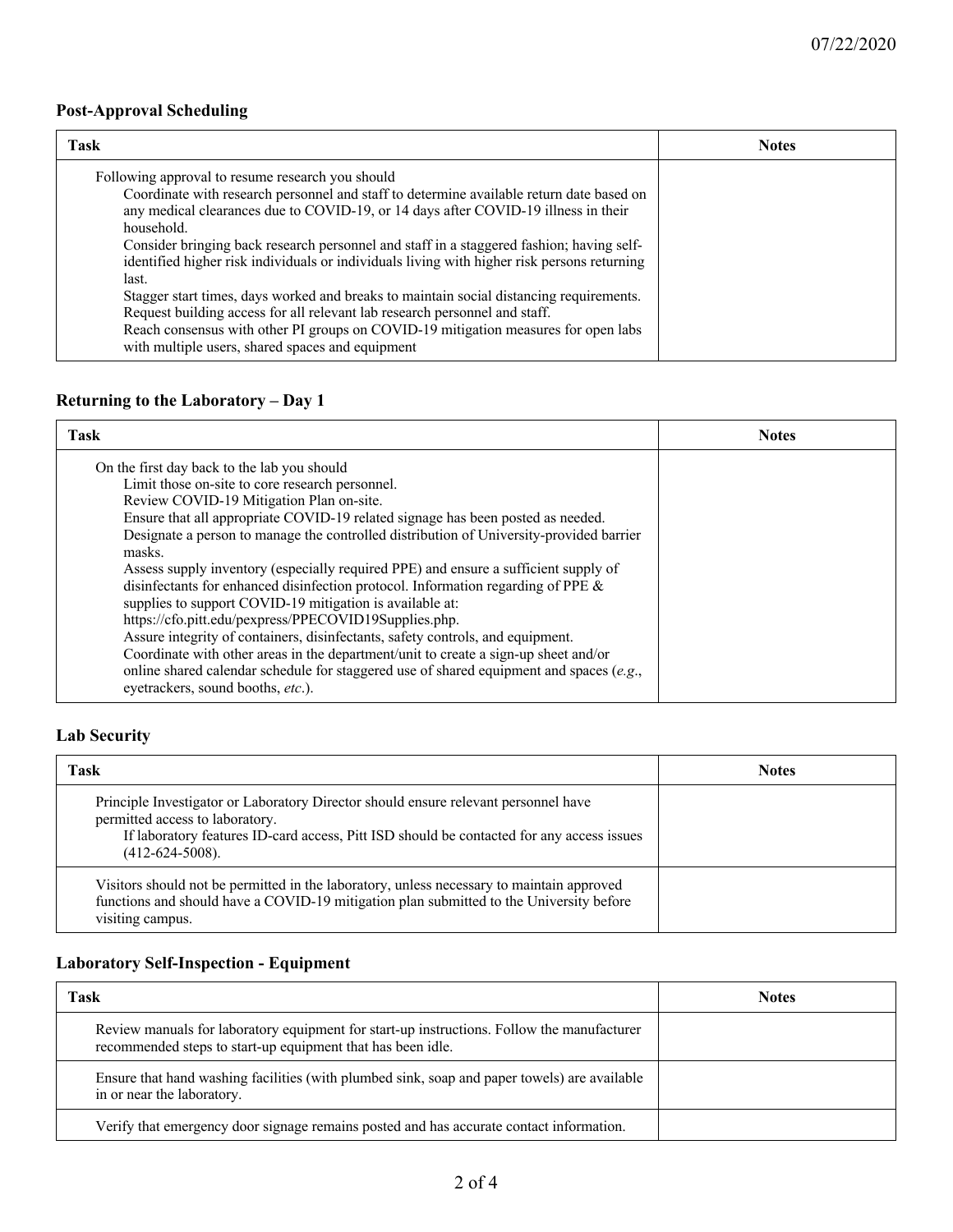#### **Chemical Safety**

| Task                                                                                                                                                                                                                                                                                     | <b>Notes</b> |
|------------------------------------------------------------------------------------------------------------------------------------------------------------------------------------------------------------------------------------------------------------------------------------------|--------------|
| Visually inspect all chemical containers and associated chemical storage areas.                                                                                                                                                                                                          |              |
| If any peroxide forming chemicals (ex. diethyl ether, tetrahydrofuran) are in the laboratory,<br>check the expiration date. Contact Pitt EH&S (412-624-9505) to coordinate the removal of<br>any outdated or expired peroxides forming chemicals.                                        |              |
| Visually inspect all chemical waste containers.<br>Consult www.ehs.pitt.edu for information on future waste collections.                                                                                                                                                                 |              |
| Ensure that all compressed gas cylinders are properly secured.<br>Prior to compressed gas use, verify that the correct gas cylinder regulator is installed,<br>and check all fittings and valves for leaks.<br>Contact gas cylinder vendor for issues with the gas cylinders/gas system. |              |
| Validate accuracy of DEA Controlled Substances inventory.<br>Consult www.ehs.pitt.edu for information on future reverse distributor collections for<br>expired/unwanted controlled substances.                                                                                           |              |

### **Workplace Safeguards for COVID-19**

| <b>Task</b>                                                                                                                                                                                                                                                                                                                                                                                                              | <b>Notes</b> |
|--------------------------------------------------------------------------------------------------------------------------------------------------------------------------------------------------------------------------------------------------------------------------------------------------------------------------------------------------------------------------------------------------------------------------|--------------|
| Monitor lab-specific mitigation plan                                                                                                                                                                                                                                                                                                                                                                                     |              |
| Ensure that personnel are maintaining a minimum of six feet between themselves and co-<br>workers. Establish staggering/alternating work schedules, and/or using alternating seating.                                                                                                                                                                                                                                    |              |
| Ensure appropriate cloth face coverings, barrier masks, and PPE requirements are followed.<br>Consider creating a chart for choosing and donning appropriate face covering or PPE.<br>Do not alter the required PPE for any essential laboratory activities without EH&S<br>approval.<br>Do not modify the type or model of PPE determined by your original risk assessment or<br>EH&S guidance without consulting EH&S. |              |
| Ensure that good hygiene practices are observed including washing hands frequently with<br>soap and water for 20 seconds, avoiding touching your face, and proper cough/sneezing<br>etiquette.                                                                                                                                                                                                                           |              |
| Consult with other areas in the department/unit to establish an enhanced disinfection<br>protocol for shared spaces and equipment between users.<br>Consider the addition of physical barriers on difficult to clean surfaces (e.g., keyboard<br>covers).                                                                                                                                                                |              |
| Reiterate established protocols for performing high risk or physically demanding procedures<br>that should not be conducted while working alone.<br>If working alone is deemed necessary, restrict use of hazardous materials and review<br>information on working alone at, www.ehs.pitt.edu.                                                                                                                           |              |